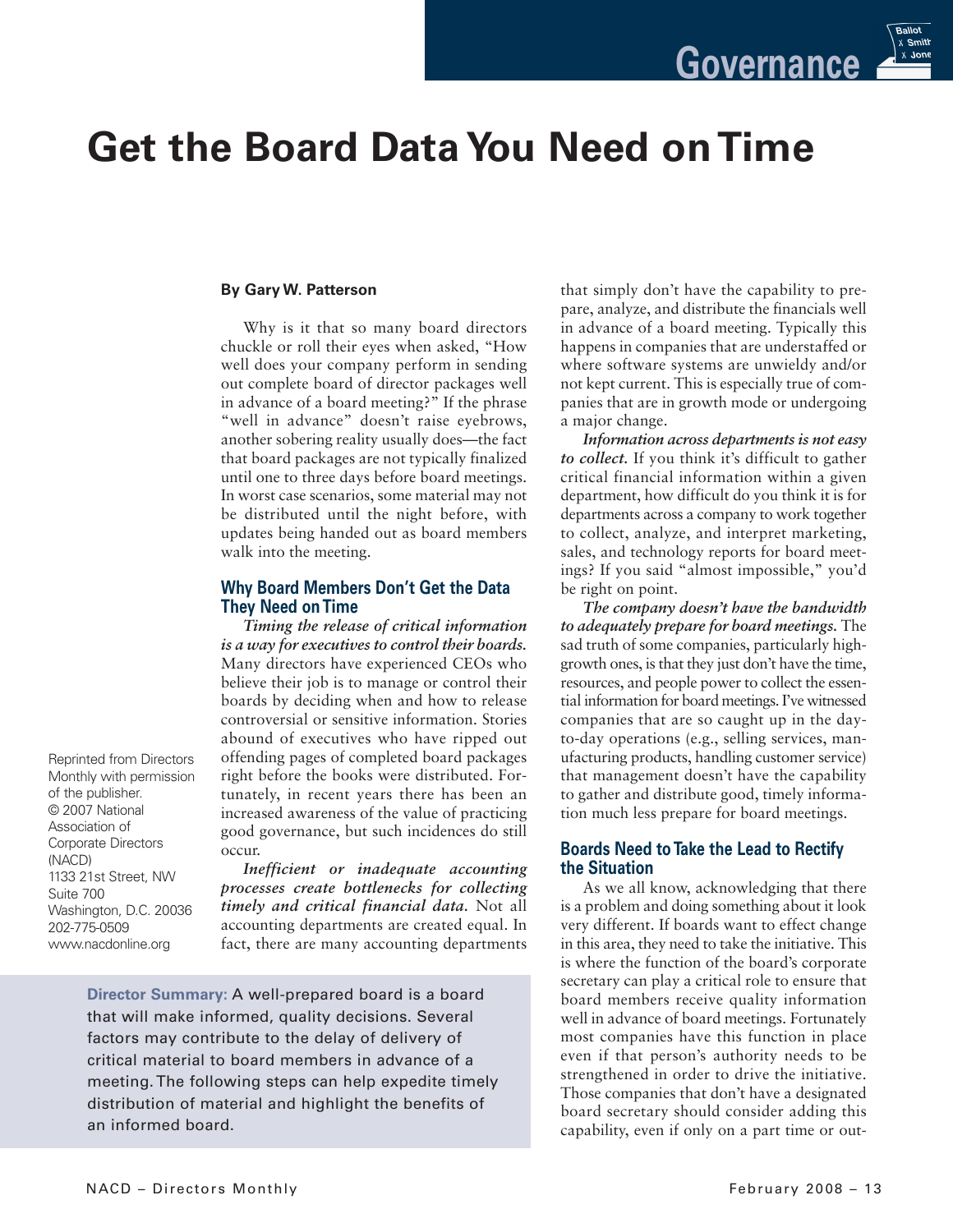

**I recommend that management teams put away their lengthy PowerPoint presentations, white boards, and pointers and instead provide board members with one-page financial and operational summaries that are written at a strategic level.**

sourced basis. The key is to have a point person who is the board's spokesperson and liaison to management. If the journey of a thousand miles starts with a single step, here are a few steps that the board, through the corporate secretary, may want to consider.

**Step One: Commit to breaking the data logjam.** The board's corporate secretary should proactively communicate with the CEO that addressing the logjam needs to be management's priority. In this regard, the corporate secretary must work with the CEO (and probably the CFO) to establish a process to accelerate whatever system exists for collecting data for the board package. The timeframe in which this data should be collected needs to be agreed upon by the board and management in advance of board meetings.

**Step Two: Find out who worked on the logjam issue (or at least proposed solutions) in the past.** I've often discovered that whenever boards and their management begin to examine this issue, they'll often find that a group from accounting, marketing, or technology had previ-

### **In What Form(s) Does the Board Receive Information?**

- Hard copy: 93.8%
- E-mail with attachments: 88.8%
- Slide presentations in the boardroom: 74.9%
- Company web: 23.6%
- Commercial board portal: 10.0%
- Other: 3.4%

On average, board members receive materials 6.3 days before a board meeting, with 7 days being most frequently cited (by 31.4% of respondents).

Source: *NACD 2007 Public Company Governance Survey*

ously addressed this problem and provided solutions. However, what will also be revealed is that management found the solutions to be too functionally oriented or felt "it wasn't the right time" to implement them. If your company is going down this path for the second time, it will be important that the board's corporate secretary unearth this information, review it, and talk to the "historian" who knows what happened and can give the board insight into why this effort was not successful. The board can use this failed effort as a springboard to discuss with the CEO a refined means of data collection or the creation of a new strategy. By taking a proactive stance to facilitate the flow of information to the board, the corporate secretary strengthens his or her role in presenting critical data to the board and ensures the board has the tools to make informed decisions.

**Step Three: Streamline the collection, analysis, and distribution of data.** As was raised earlier, critical information may be difficult to obtain and analyzed in a timely manner. If this is the case in your company, the corporate secretary should advise the CEO to consider the following recommendations. (1) Tighten up the financial statement's closing timetables, (2) Improve or overhaul the operating or financial reporting systems. (3) Eliminate some reports altogether.

**Step Four: Simplify the board package.** In my experience working on and for boards, I've found that often the level of information and the number of pages in board packages are unwieldy and dense. Presenting operational and financial information in both graphical and numeric formats can be overdone and unnecessary: You need only look at the glazed-over expressions of board members to understand the consequences of information overload. I recommend that boards strongly advise their management teams to put away their lengthy PowerPoint presentations, white boards, and pointers and instead provide one-page financial and operational summaries that are written at a strategic level. Imagine how more useful a board meeting could be if board members were given the opportunity to engage in a dialogue about strategic issues instead of drowning in company minutia.

#### **Realizing the Benefits**

The benefits of delivering timely information to board members should not be underestimated. The obvious and not so obvious reasons are:

• Directors who get the materials early are given the time to prepare and think about the issues at hand and therefore are able to offer more insightful, wellthought-out recommendations. Another benefit is that